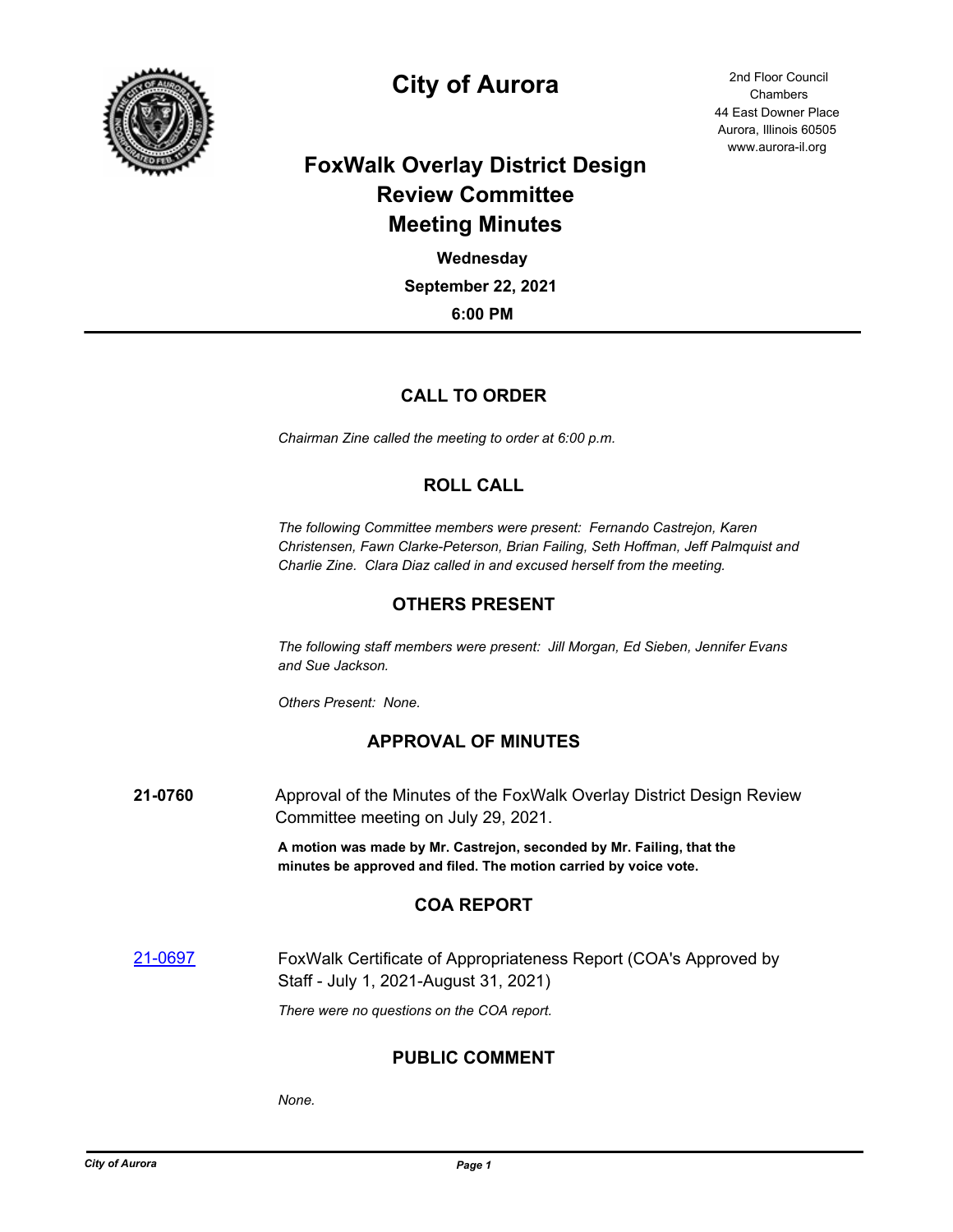#### **AGENDA**

#### **21-0694** Certificate of Appropriateness to install four framed murals on the south elevation at 7 S Broadway (City of Aurora- 21-0694 / AU22/3-21.260-FCOA - JM - Ward 2)

*Mrs. Morgan said this is a Certificate of Appropriateness to install four framed murals on the south elevation at 7 S. Broadway. I'm just going to bring up the pictures to just remind us where we are. We are at Skinny Park. You recall, a couple of months ago we came forward with renovations that the city was wanting to do through this area, including having like some outdoor recreation activities and some future plans for it. One of those did call for murals. Now we are coming forward with those murals. This one will be four framed murals, so they will be within a frame that will be attached to the walls. The walls are brick. Originally, this had a building here, so it was never exposed. They are made so that they can be changed out. To actually describe the murals, I'm just going to turn it over to Jennifer Evans, the Director of Public Art.*

*Ms. Evans said these murals are, the content of them is representing countries of origin of some Aurora residents. This began, a couple, maybe 3 or 4 years ago, I was trying to figure out to how to represent Luxembourgers, so I came across vintage postage stamps of old rose catalogs from Luxemburg that they are known for. These are four stamps that the Mayor chose from a selection I gave him. So we have Greece, Luxemburg, Brazil and Kenya. Part of that was based on what the imagery was and what we'd like to do is have these up for two years and then switch them out to represent other cultures potentially. Payment just went through today for the designer. It went through the RFQ process, so we are paying for the graphic design, so just the images that are going to be printed. They'll be printed at Frank's Digital, 8 feet by 12 feet in size each. Then they will be inserted into wooden frames that are being built for this that will be bolted into the mortar on 7 S. Broadway. The other element of these is that they will hold augmented reality. A payment also went through just today, significant because there is no design to show you. So the augmented reality, there will either be a QR code or it will be the near communication technology, meaning you put your phone up to it, code or not, and it reads that, the app reads it, and you can see through your phone this augmented experience. There's 3-D animation, so the roses are blooming out bigger and toward you, that kind of thing. We have a contract to have that hosted for two years and then we'd like to do new designs so that it's really engaging for the community for these two years and then we keep then engaged by renewing it. Any questions about that?*

*Chairman Zine said what were the sizes again?*

*Ms. Evans said they will be 8 feet high by 12 feet wide.*

*Mr. Palmquist said are these the back images, or these are going to be used to be…*

*Ms. Evans said these images are going to be, as you can see, they are portrait orientation of maybe a square, so they need to be landscape orientation. Pele and the lion will be like the same, and then there will be the same kind of fonts, maybe like the little price of the postage stamp, but it is going to be laid out in a contemporary fashion. It will have a vintage feel to it and it will be obviously a representation of this stamp, but it will be wider for our use. It's a huge wall, so even these 12 foot banners are kind of dwarfed on the wall, so we are trying to get as much as we can for our*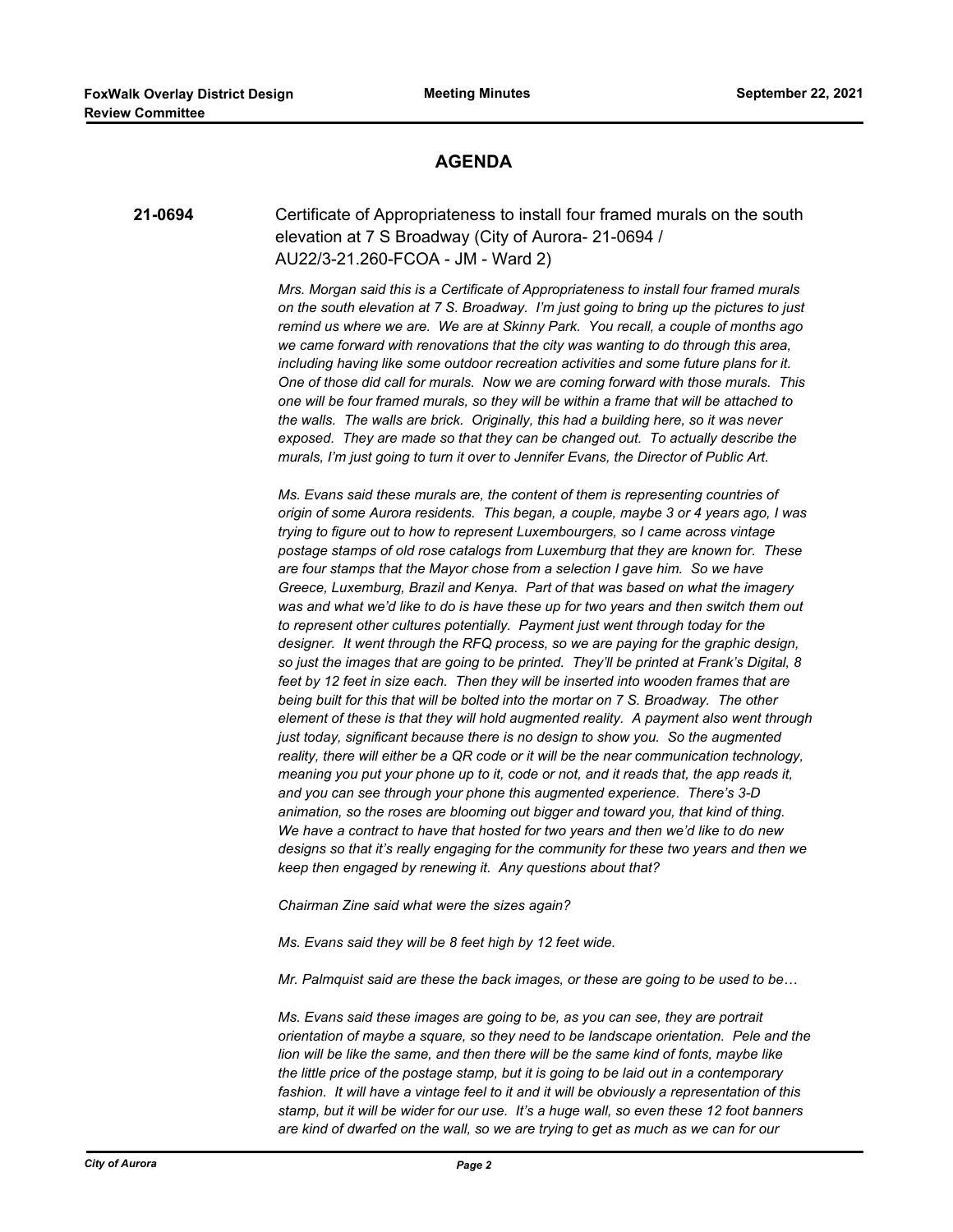*money. Printing them any wider than 8 feet brings it to a whole other budget, so 8 by 12 it is.*

*Mr. Castrejon said so the file that they are printed from is what, a Vector, to get some clarity?*

*Ms. Evans said yes. I'm not the one doing it. We hired a graphic designer, so he'll take care of all that for us and then we'll get those printed locally.*

*Mr. Castrejon said so you will be approving the clarity, meaning you are asking a lot to from this to…*

*Ms. Evans said yes, and I've already talked to the printing company. I won't let that happen on my watch.*

*MOTION OF APPROVAL WAS MADE BY: Fawn Clarke-Peterson Motion SECONDED BY: Karen Christensen AYES: Fernando Castrejon, Karen Christensen, Fawn Clark-Peterson, Brian Failing, Seth Hoffman, Jeff Palmquist, Charlie Zine NAYS: None*

**A motion was made by Mrs. Clarke-Peterson, seconded by Mrs. Christensen, that this agenda item be approved and appealed to the Building, Zoning, and Economic Development Committee, on the agenda for 9/29/2021. The motion carried.**

[21-0696](http://aurora-il.legistar.com/gateway.aspx?m=l&id=/matter.aspx?key=10713) Certificate of Appropriateness to paint a mural on the north elevation at 13 S Broadway (City of Aurora- 21-0696 / AU22/3-21.261-FCOA - JM - Ward 2)

> *Mrs. Morgan said this is for a Certificate of Appropriateness to paint a mural on the north elevation at 13 S. Broadway. Again, this is Skinny Park. The mural will be 40 feet wide by approximately 28 feet tall. It will be on the second and third stories, so not to the first story in case that there will be additional openings for a restaurant or another use in the future. The wall, as you can see is not the historic materials. This, again, there was a building, so it wasn't exposed either. To actually describe it, I'll had it off to Jen.*

> *Ms. Evans said so for both of these projects, despite them starting in a couple of weeks, we don't have designs for them completed just yet because the budget was passed in the middle of July as opposed to New Year's like everything we do at this time of year for pubic art. This also went through the RFQ process. This is a sample of the artist's work from a few years ago. She does extremely large scale work. She has two pieces in the United States. The rest of her work is in Europe and maybe some in the Middle East and Asia. She is from the Netherlands. This is the first, well it is kind of the second celebrity artist that we've brought. In 2018 Bunnie Reiss was an international artist. This is our first international artist, so that's a whole other can or worms, but really excited. You can kind of see the detail here. So this is all with spray paint and you can see the scale of her standing in front of it. You can get an idea of the scale and the realism. Her process is that for the first week she'll be here in town getting to know us, meeting people from all over the community and learning what our character is and then choosing a model to do a photo shoot of an Auroran or two for the design. It is quite specific to Aurora. The finalized design wouldn't exist anyway until she starts it. Of course, at the very least, that will go past the Mayor*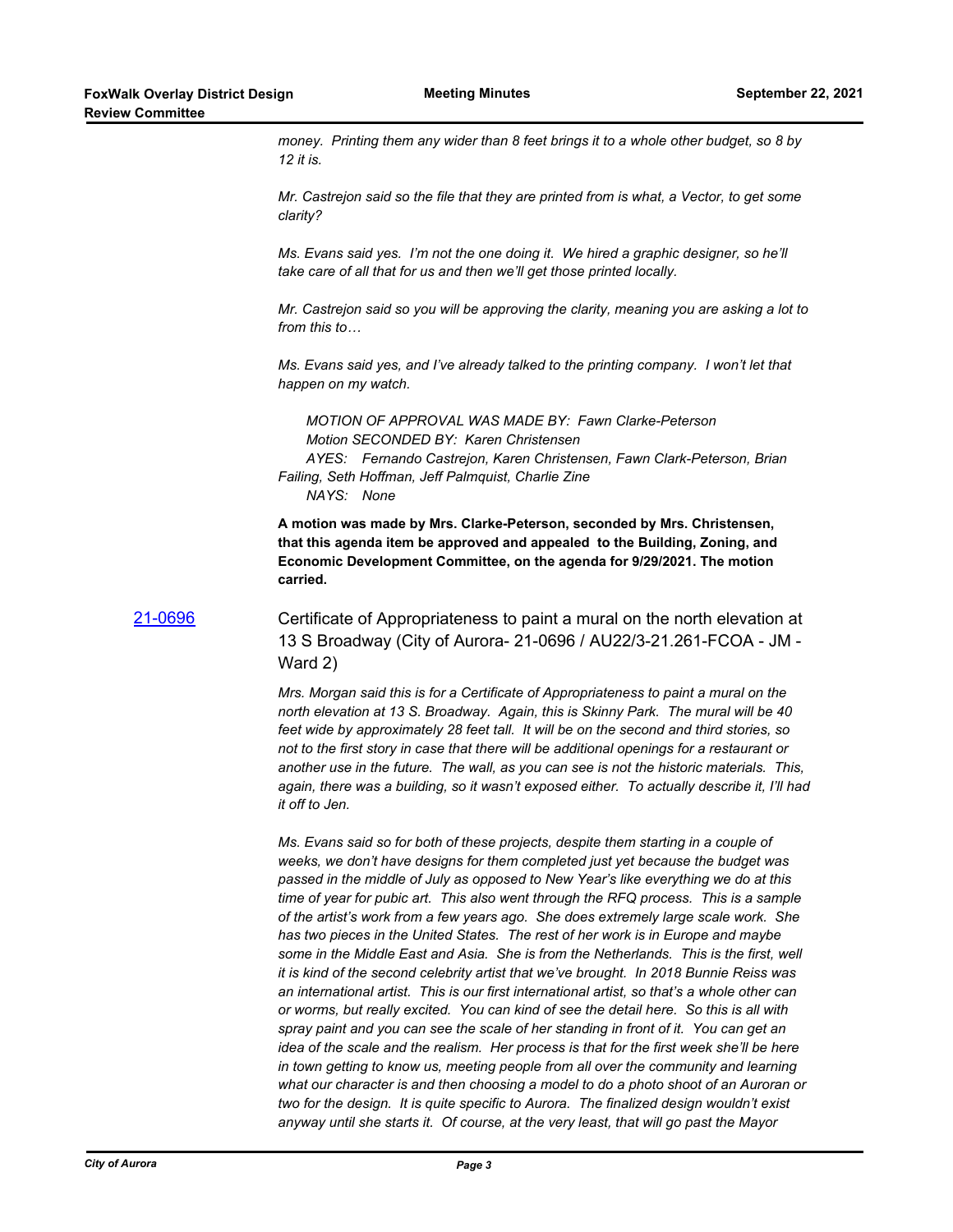*before she gets on the scaffolding. Also, she does a lot of emotion in her pieces, so I ask specifically before we hired her if she can make them look not miserable. We did discuss that. We're going to do as much of the wall as we can, so a good 40 foot wide. Again, those buildings are like 200 feet. They are huge.*

*Chairman Zine said I think they are like 160 feet.*

*Ms. Evans said we'll have a good 1/3 of it covered and it will be all the way up to Broadway. It will start at Broadway and then go back 40 feet from there.*

*Chairman Zine said what is the surface of that wall now?*

*Ms. Evans said what's that Styrofoam stuff called?*

*Mr. Sieben said EFIS.*

*Ms. Evans so it is in fairly decent condition. There is one gash. Also a fun fact, I'm in regular conversation with Jason Bauer and Trevor about making sure that how we do the lights, the string lights that are going across there, are going to be. They're going to maximize the aesthetics of the mural, so that's something that we're really paying close attention to. We may end up getting spotlights installed on 7 S. Broadway so that all looks as professional as possible.*

*Chairman Zine said so this is going to be multiple people, one or two?*

*Ms. Evans said one or two. When we did the parking lot thing a couple of weeks ago, which was an enormous success for the community, these are some of the graffiti kids who were there and I thought that might be kind of a nice idea to represent youth that's very a-political and likeable and happy.*

*Chairman Zine said what's the artist's name?*

*Ms. Evans said Judith De Leeuw.*

*Ms. Christensen said I have a question. The QR codes, or the ability to hold your phone up, will give you some explanation, but it there going to be any other method of getting word out about the artist, the selection process, and I don't mean just a press release? I'm thinking about some kind of, you know when you go to a museum and there's interpretive signage?*

*Ms. Evans said yes. They'll be plaqued. We're in conversations with different tech groups to see what the best value is and we're discussing different technologies that you can access videos of them making and stories about how it came together and stories of the community and why we chose this. The artist can have an artist statement or video. It is endless.*

*Ms. Christensen said okay, excellent.*

*Mr. Palmquist said I have a question. You mentioned about spray paint. Obviously, this is special paint. What's the lifecycle of the paint and/or maybe that will outlast the lifecycle of the presence of the artwork in the community and can you speak to that a little bit?*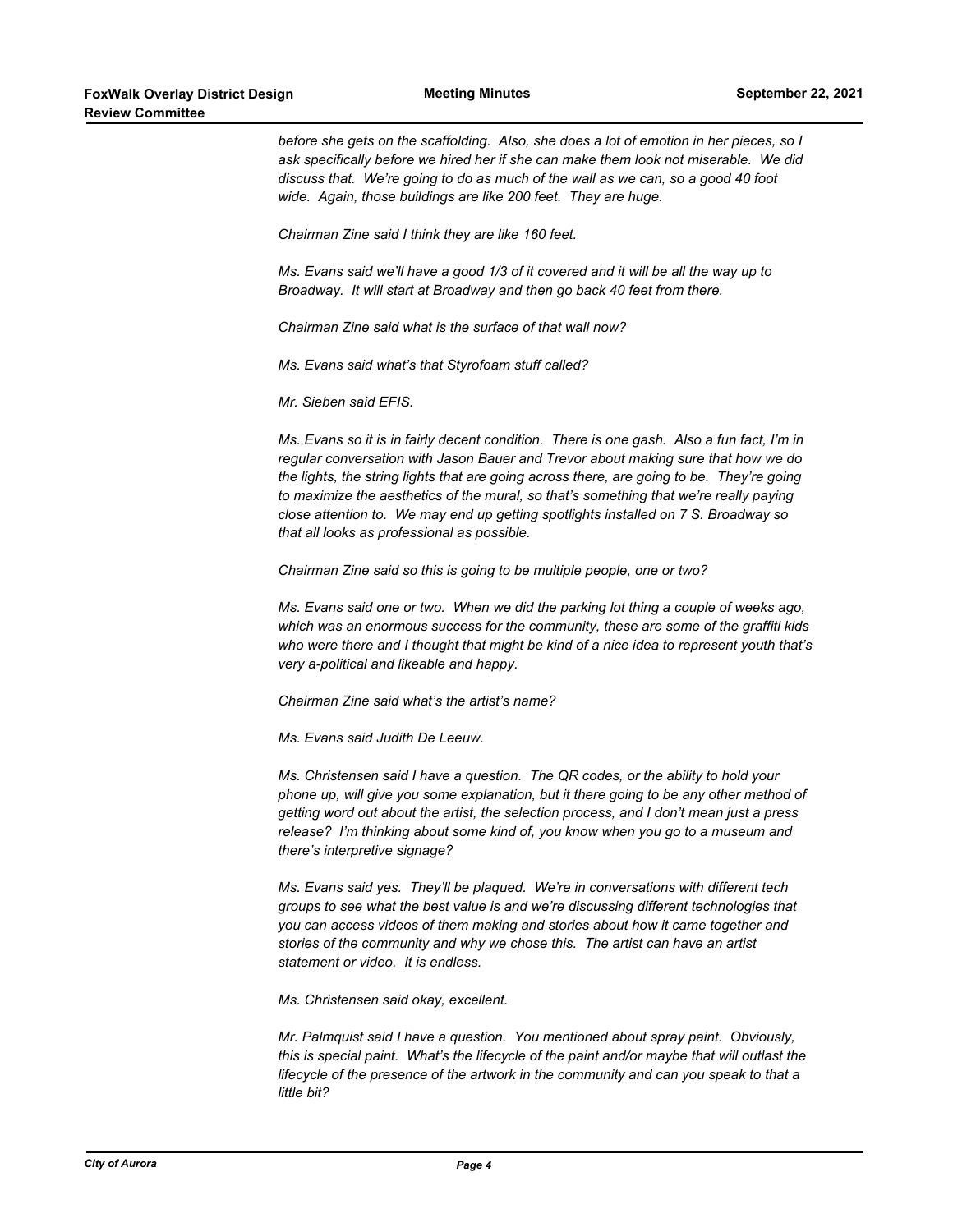*Ms. Evans said I think that's something that's kind of paradigm changing how we think about public art. It's not supposed to be forever. So maybe this will be up for 20 years, or maybe 10 years and maybe we don't want it anymore because the function of that space will change. As we put up murals on other walls as well, they are intended to be refreshed. We can always paint over them. They are this engaging experience for the community. It's almost like it doesn't matter, so for the amount of money we are spending and for the quality of the mural and for the passive marketing opportunity of this particular piece, I would expect that it will be up for at least 10 years and then it will be sealed with industry standard. What we have is the best. A few coats of Clean Coat. That seals it from UV rays as well as the graffiti and all of that. That extends the longevity as well.*

*Mr. Castrejon said so what we've seen, her previous installations are all in the grey tones with the aqua accent. Is that what we're…*

*Ms. Evans said yes. So we are looking for her to do her style.*

*Mr. Castrejon said more specifically for coloring style. Is that what we're getting?*

*Ms. Evans said yes, the black and white. What I'm looking for, what the master plan is for pubic art is to have these. This year we've got one. Next year maybe we can have two and the following year we can have three. It is kind of a subculture to know*  who the celebrity muralists are around the world, but the quality is unmistakable and *as we get to know these, you can see these recognizable styles all over the world. For a small city in the Midwest it is not as typical to have these pieces. There's a city in Arkansas, it is the second largest city in Arkansas, it is 80,000 population, Fort Smith. For 6 or 7 years now they've had a mural festival and they have the biggest stars and it's done so much for their economic development and raising property standards. I would never know what Fort Smith was, but I know all about Fort Smith now because they have these great murals. It's like these are like a signature style, so it's like we are collecting, we're building this outdoor art museum.*

*Chairman Zine said I do love the mural on the 5 E. Galena.*

*Ms. Evans said 105, yes. That will also get that near field communication or QR code for augmented reality as well.*

*MOTION OF APPROVAL WAS MADE BY: Brian Failing Motion SECONDED BY: Jeff Palmquist AYES: Fernando Castrejon, Karen Christensen, Fawn Clark-Peterson, Brian Failing, Seth Hoffman, Jeff Palmquist, Charlie Zine NAYS: None*

**A motion was made by Mr. Failing, seconded by Mr. Palmquist, that this agenda item be Forwarded to the Building, Zoning, and Economic Development Committee, on the agenda for 9/29/2021. The motion carried.**

#### **PENDING**

#### **ANNOUNCEMENTS**

*Mrs. Morgan said I don't really have any updates, but if you kind of look around, there are things happening in downtown. The Hobbs Building has front facades pulled off*